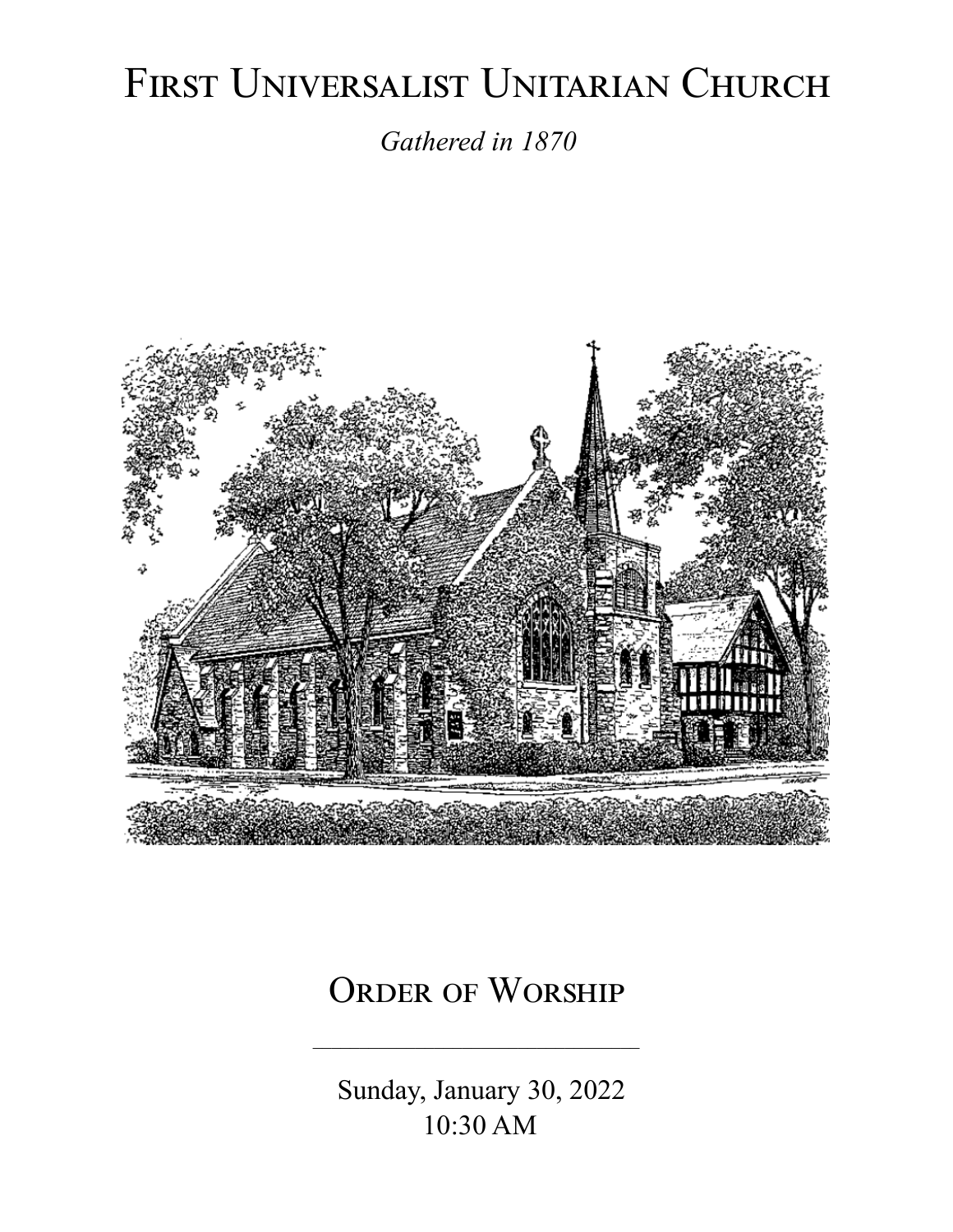# Order of Worship

#### **BELLCHIME**

#### **PRELUDE**

"Crystal Waters" *Pam Wedgwood*

WELCOME AND ANNOUNCEMENTS

#### LIGHTING OF THE CHALICE

**We light this chalice for the light of truth, the warmth of love, and the fire of commitment. We light this symbol of our faith as we gather together.**

\*Opening Hymn No. 347 "Gather the Spirit"

\*Affirmation

**Love is the doctrine of this church: The quest of truth is its sacrament, And service is its prayer. To dwell together in peace, To seek knowledge in freedom, To serve human need, To the end that all souls shall grow into harmony with the Divine— Thus do we covenant with each other.**

\*Doxology

**From all that dwell below the skies Let songs of hope and faith arise; Let peace, good will on earth be sung Through every land, by every tongue.**

Story for All Ages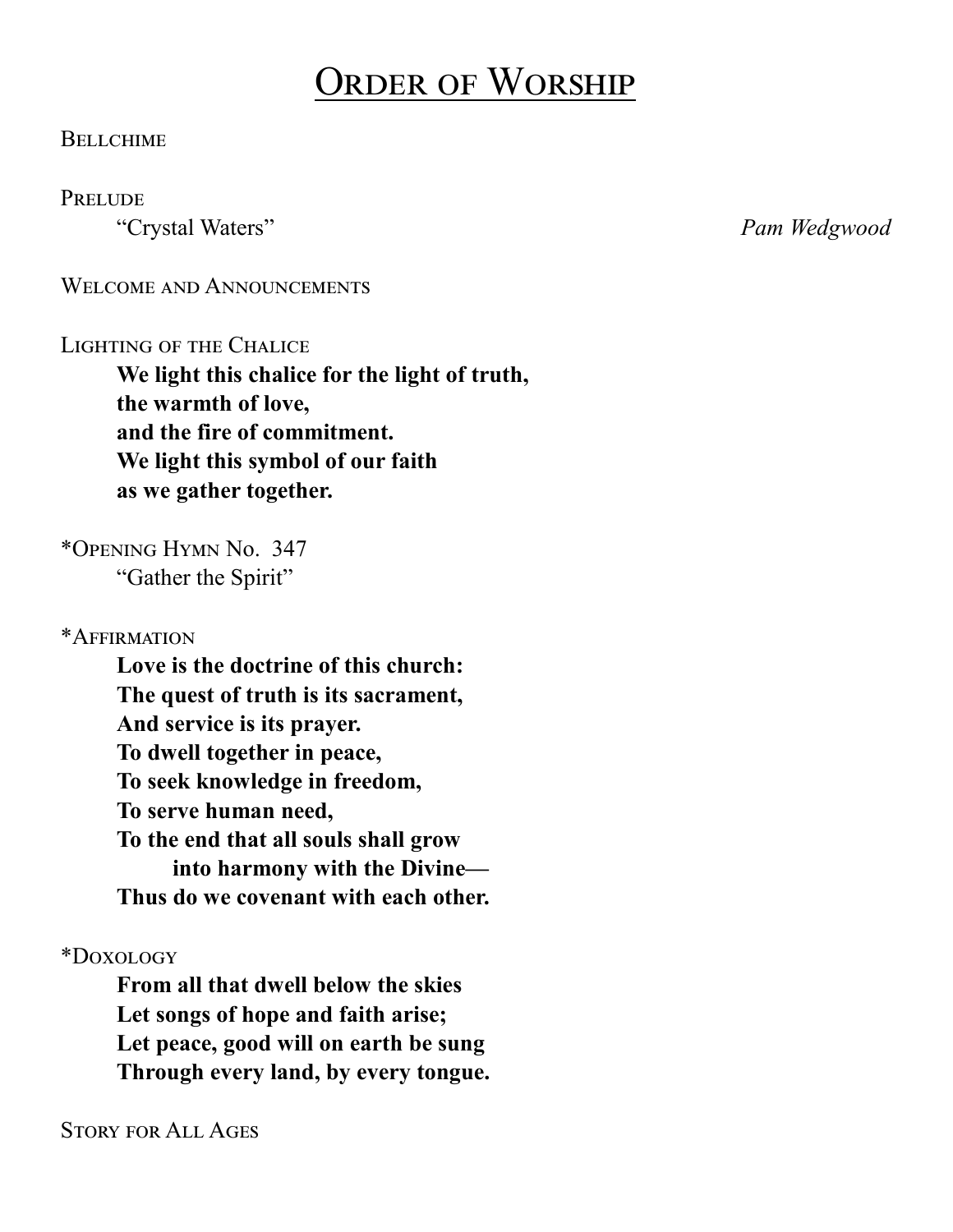| <b>CHILDREN'S SONG</b><br>May peace surround you,<br>May love surround you,<br>As you go, as you go,<br>As you go on your way. (Repeat) | Juliana Nord |
|-----------------------------------------------------------------------------------------------------------------------------------------|--------------|
| <b>OFFERTORY</b>                                                                                                                        |              |
| "Simplicity"                                                                                                                            | Paul A. Tate |
| PRAYER AND SILENT MEDITATION                                                                                                            |              |
| PRAYER HYMN No. 123 (sung by the congregation, seated)<br>"Spirit of Life"                                                              |              |
| <b>READING</b>                                                                                                                          |              |
| "The House of Belonging"                                                                                                                | David Whyte  |
| <b>MUSIC MEDITATION</b>                                                                                                                 |              |
| "Gymnopedie No. 2"                                                                                                                      | Erik Satie   |
| <b>SERMON</b>                                                                                                                           |              |
| "A Part or Apart"                                                                                                                       |              |
| CLOSING HYMN No. 407                                                                                                                    |              |
| "We're Gonna Sit at the Welcome Table"                                                                                                  |              |
| <b>BENEDICTION</b>                                                                                                                      |              |
| <b>POSTLUDE</b>                                                                                                                         |              |
| "Serenade"                                                                                                                              | Georges Hue  |